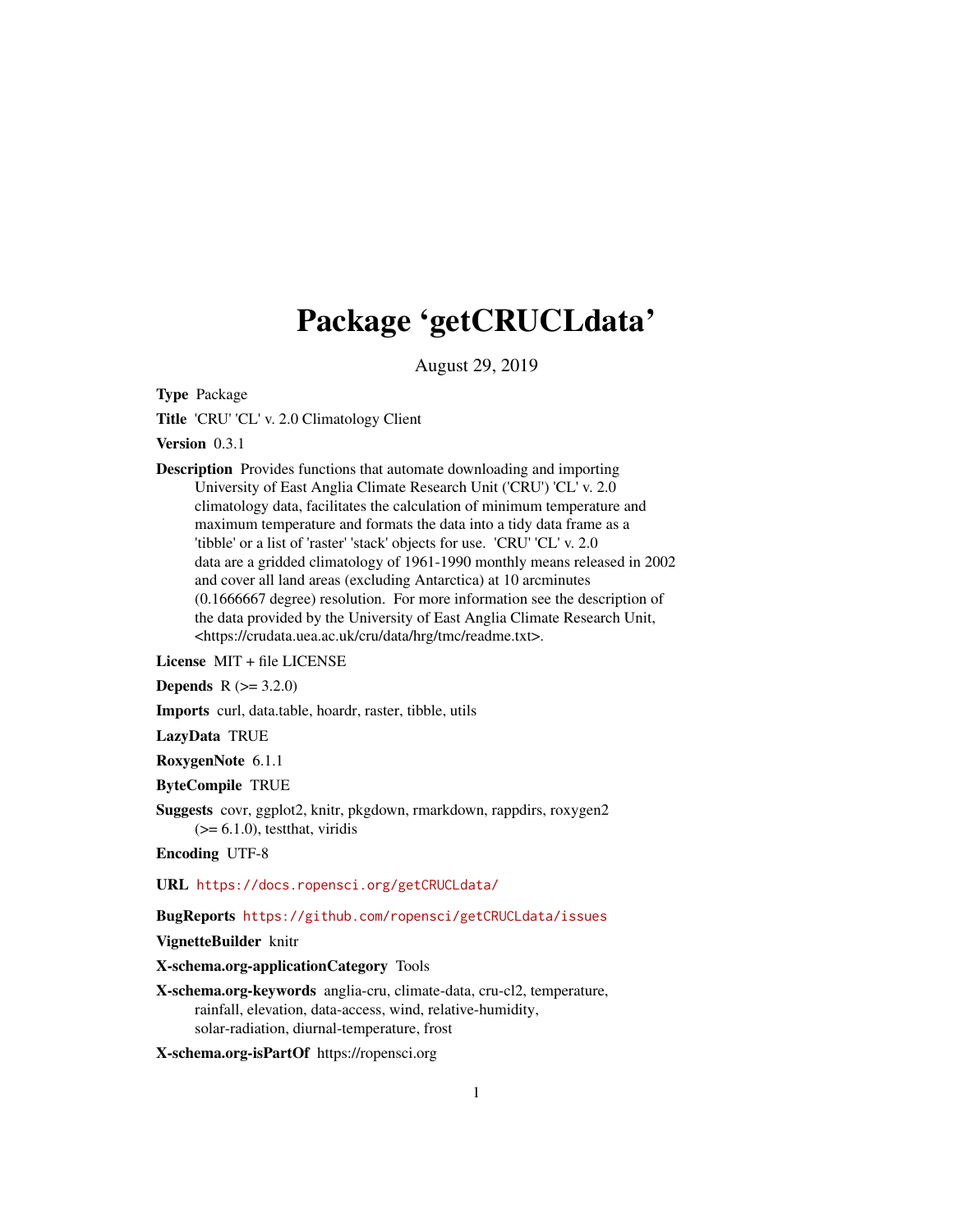<span id="page-1-0"></span>Language en-GB NeedsCompilation no Author Adam Sparks [aut, cre] (<https://orcid.org/0000-0002-0061-8359>) Maintainer Adam Sparks <adamhsparks@gmail.com> Repository CRAN Date/Publication 2019-08-29 20:20:02 UTC

# R topics documented:

| Index | 13 |  |
|-------|----|--|
|       |    |  |
|       |    |  |
|       |    |  |
|       |    |  |
|       |    |  |
|       |    |  |
|       |    |  |

<span id="page-1-1"></span>create\_CRU\_df *Create a Tidy Data Frame From CRU CL v.2.0 Climatology Variables on Local Disk*

#### Description

Automates importing CRU CL v.2.0 climatology data and creates a tidy data frame of the data. If requested, minimum and maximum temperature may also be automatically calculated as described in the data readme.txt file. This function can be useful if you have network connection issues that mean automated downloading of the files using  **does not work properly. In this instance it is** recommended to use an FTP client (*e.g.*, FileZilla), web browser or command line command (*e.g.*, wget or curl) to download the files, save locally and use this function to import the data into **R**.

Nomenclature and units from readme.txt:

pre precipitation (millimetres/month)

cv cv of precipitation (percent)

rd0 wet-days (number days with >0.1mm rain per month)

tmp mean temperature (degrees Celsius)

dtr mean diurnal temperature range (degrees Celsius)

reh relative humidity (percent)

sunp sunshine (percent of maximum possible (percent of day length))

frs ground-frost (number of days with ground-frost per month)

wnd 10 metre windspeed (metres/second)

elv elevation (automatically converted to metres)

For more information see the description of the data provided by CRU, [https://crudata.uea.ac.](https://crudata.uea.ac.uk/cru/data/hrg/tmc/readme.txt) [uk/cru/data/hrg/tmc/readme.txt](https://crudata.uea.ac.uk/cru/data/hrg/tmc/readme.txt)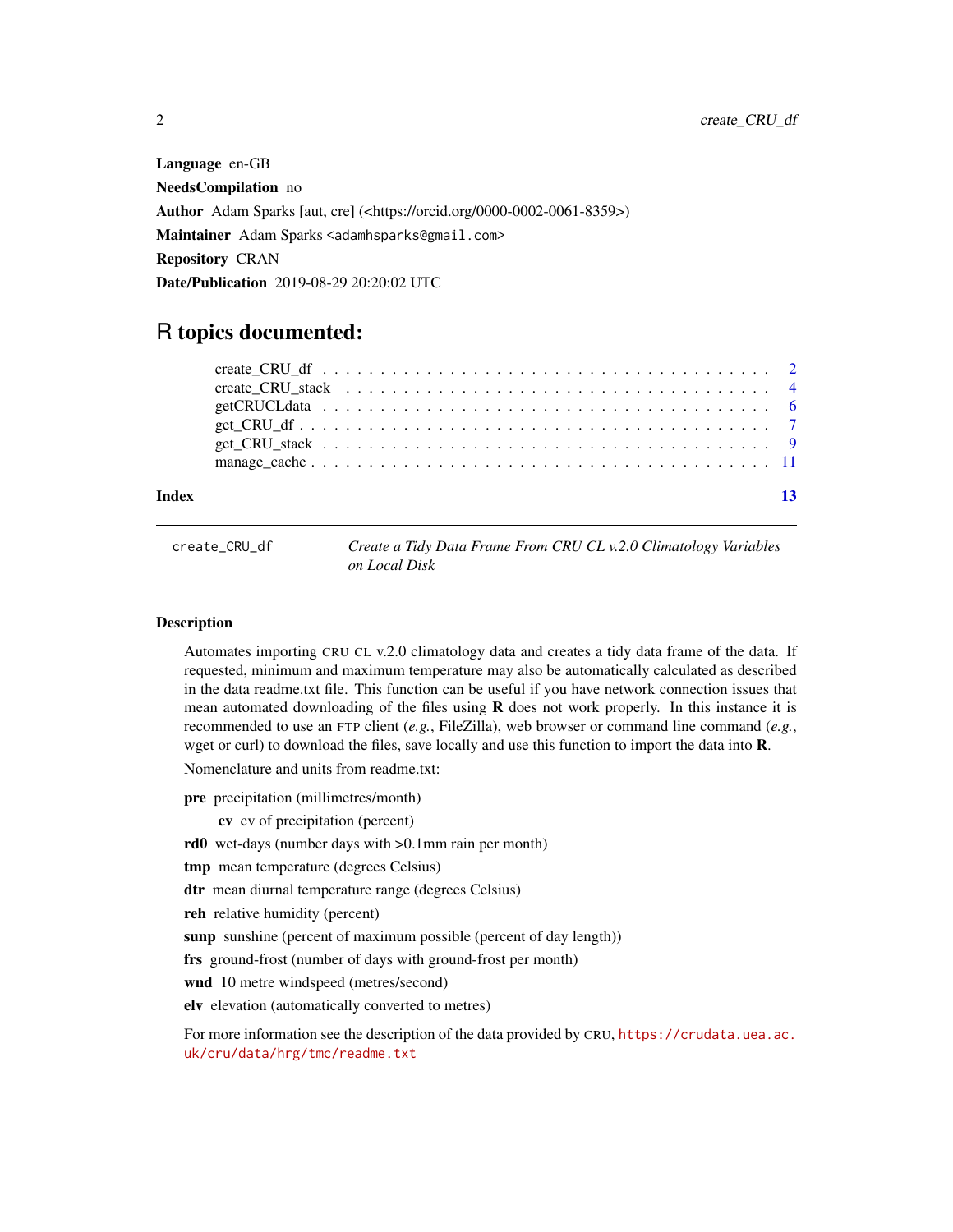# <span id="page-2-0"></span>Usage

```
create_CRU_df(pre = FALSE, pre_cv = FALSE, rd0 = FALSE,tmp = FALSE, dtr = FALSE, reh = FALSE, tmn = FALSE,
  tmx = FALSE, sunp = FALSE, frs = FALSE, wnd = FALSE,
 elv = FALSE, dsn = "")
```
# Arguments

| pre    | Logical. Fetch precipitation (millimetres/month) from server and return in the<br>data frame? Defaults to FALSE.                                                                                              |
|--------|---------------------------------------------------------------------------------------------------------------------------------------------------------------------------------------------------------------|
| pre_cv | Logical. Fetch cv of precipitation (percent) from server and return in the data<br>frame? Defaults to FALSE. NOTE. Setting this to TRUE will always results in pre<br>being set to TRUE and returned as well. |
| rd0    | Logical. Fetch wet-days (number days with >0.1 millimetres rain per month)<br>and return in the data frame? Defaults to FALSE.                                                                                |
| tmp    | Logical. Fetch temperature (degrees Celsius) and return it in the data frame?<br>Defaults to FALSE.                                                                                                           |
| dtr    | Logical. Fetch mean diurnal temperature range (degrees Celsius) and return it<br>in the data frame? Defaults to FALSE.                                                                                        |
| reh    | Logical. Fetch relative humidity and return it in the data frame? Defaults to<br>FALSE.                                                                                                                       |
| tmn    | Logical. Calculate minimum temperature values (degrees Celsius) and return it<br>in the data frame? Defaults to FALSE.                                                                                        |
| tmx    | Logical. Calculate maximum temperature (degrees Celsius) and return it in the<br>data frame? Defaults to FALSE.                                                                                               |
| sunp   | Logical. Fetch sunshine, percent of maximum possible (percent of day length)<br>and return it in data frame? Defaults to FALSE.                                                                               |
| frs    | Logical. Fetch ground-frost records (number of days with ground-frost per<br>month) and return it in data frame? Defaults to FALSE.                                                                           |
| wnd    | Logical. Fetch 10m wind speed (metres/second) and return it in the data frame?<br>Defaults to FALSE.                                                                                                          |
| elv    | Logical. Fetch elevation (converted to metres) and return it in the data frame?<br>Defaults to FALSE.                                                                                                         |
| dsn    | Local file path where CRU CL v.2.0 .dat.gz files are located.                                                                                                                                                 |

# Value

A tidy data frame of CRU CL v. 2.0 climatology elements as a [tibble](#page-0-0) object

# Note

This package automatically converts elevation values from kilometres to metres.

# Author(s)

Adam H Sparks, <adamhsparks@gmail.com>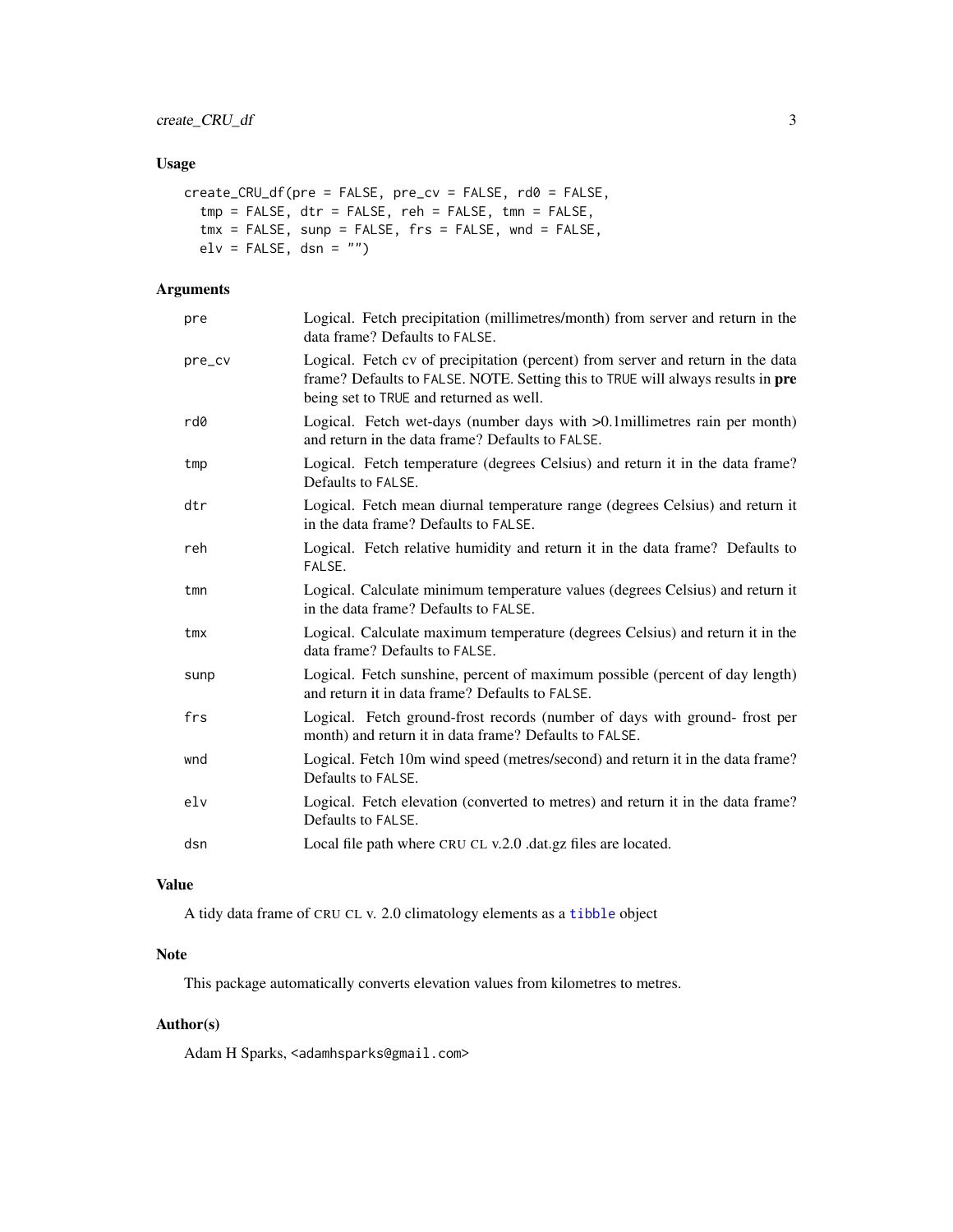#### See Also

[get\\_CRU\\_df](#page-6-1)

### Examples

```
# Create a data frame of temperature from locally available files in the
# tempdir() directory.
download.file(
 url = "https://crudata.uea.ac.uk/cru/data/hrg/tmc/grid_10min_tmp.dat.gz",
 destfile = file.path(tempdir(), "grid_10min_tmp.dat.gz")
)
CRU_tmp \leftarrow create_CRU_df(tmp = TRUE, dsn = tempdir())CRU_tmp
```
<span id="page-3-1"></span>create\_CRU\_stack *Create a List of Raster Stack Objects From CRU CL v. 2.0 Climatology Variables on Local Disk*

#### Description

Automates importing CRU CL v.2.0 climatology data and creates a [stack](#page-0-0) of the data. If requested, minimum and maximum temperature may also be automatically calculated as described in the data readme.txt file. This function can be useful if you have network connection issues that mean automated downloading of the files using  **does not work properly. In this instance it is recommended** to use an FTP client (*e.g.*, FileZilla), web browser or command line command (*e.g.*, wget or curl) to download the files, save locally and use this function to import the data into **.** 

Nomenclature and units from readme.txt:

pre precipitation (millimetres/month)

cv cv of precipitation (percent)

rd0 wet-days (number days with >0.1mm rain per month)

tmp mean temperature (degrees Celsius)

dtr mean diurnal temperature range (degrees Celsius)

reh relative humidity (percent)

sunp sunshine (percent of maximum possible (percent of day length))

frs ground-frost (number of days with ground-frost per month)

wnd 10 metre windspeed (metres/second)

elv elevation (automatically converted to metres)

For more information see the description of the data provided by CRU, [https://crudata.uea.ac.](https://crudata.uea.ac.uk/cru/data/hrg/tmc/readme.txt) [uk/cru/data/hrg/tmc/readme.txt](https://crudata.uea.ac.uk/cru/data/hrg/tmc/readme.txt)

<span id="page-3-0"></span>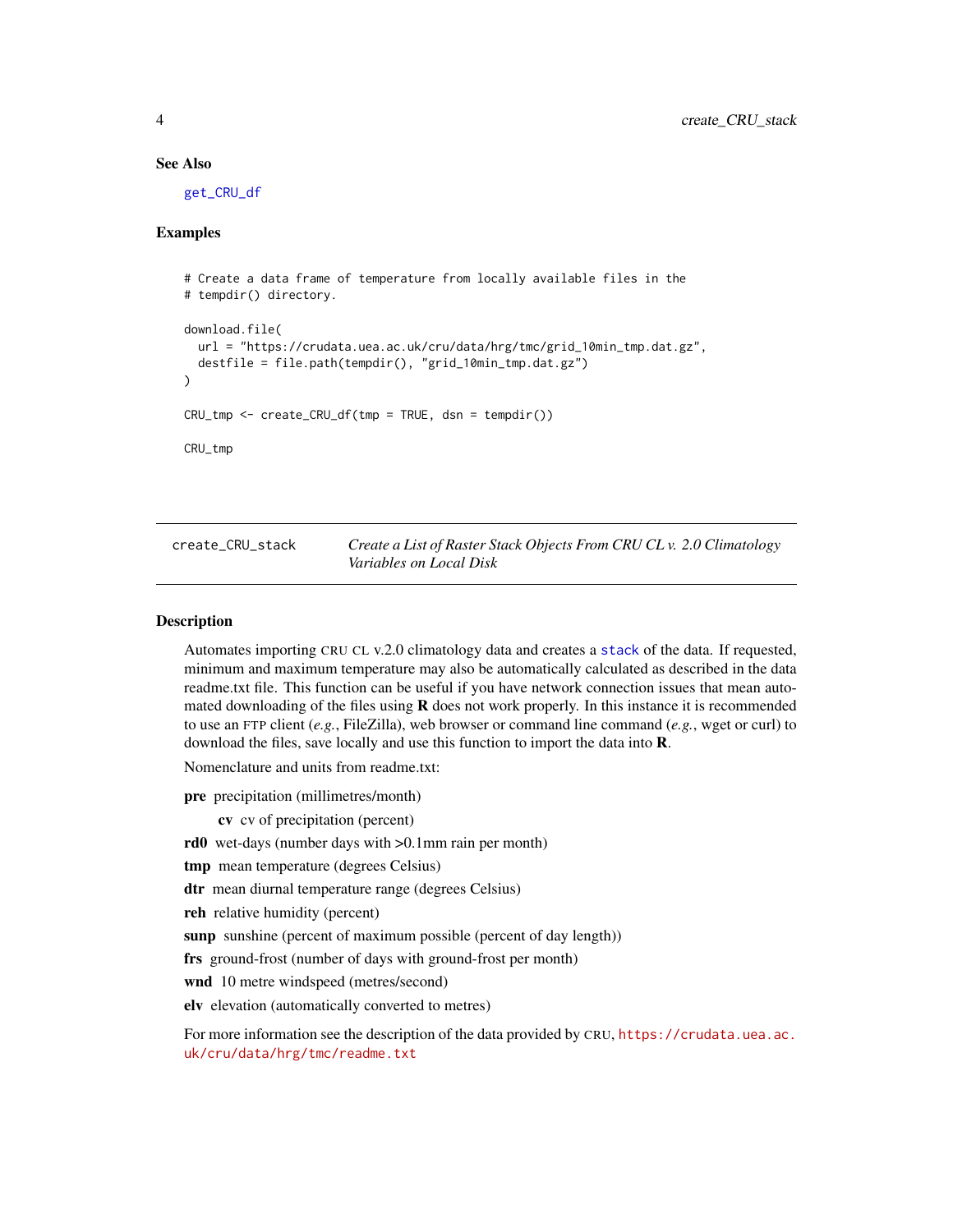# <span id="page-4-0"></span>Usage

```
create_CRU_stack(pre = FALSE, pre_cv = FALSE, rd0 = FALSE,
  tmp = FALSE, dtr = FALSE, reh = FALSE, tmn = FALSE,
  tmx = FALSE, sup = FALSE, frs = FALSE, wnd = FALSE,
 elv = FALSE, dsn = ''")
```
#### Arguments

| pre    | Logical. Fetch precipitation (millimetres/month) from server and return in the<br>data frame? Defaults to FALSE.                                                                                              |
|--------|---------------------------------------------------------------------------------------------------------------------------------------------------------------------------------------------------------------|
| pre_cv | Logical. Fetch cv of precipitation (percent) from server and return in the data<br>frame? Defaults to FALSE. NOTE. Setting this to TRUE will always results in pre<br>being set to TRUE and returned as well. |
| rd0    | Logical. Fetch wet-days (number days with >0.1 millimetres rain per month)<br>and return in the data frame? Defaults to FALSE.                                                                                |
| tmp    | Logical. Fetch temperature (degrees Celsius) and return it in the data frame?<br>Defaults to FALSE.                                                                                                           |
| dtr    | Logical. Fetch mean diurnal temperature range (degrees Celsius) and return it<br>in the data frame? Defaults to FALSE.                                                                                        |
| reh    | Logical. Fetch relative humidity and return it in the data frame? Defaults to<br>FALSE.                                                                                                                       |
| tmn    | Logical. Calculate minimum temperature values (degrees Celsius) and return it<br>in the data frame? Defaults to FALSE.                                                                                        |
| tmx    | Logical. Calculate maximum temperature (degrees Celsius) and return it in the<br>data frame? Defaults to FALSE.                                                                                               |
| sunp   | Logical. Fetch sunshine, percent of maximum possible (percent of day length)<br>and return it in data frame? Defaults to FALSE.                                                                               |
| frs    | Logical. Fetch ground-frost records (number of days with ground-frost per<br>month) and return it in data frame? Defaults to FALSE.                                                                           |
| wnd    | Logical. Fetch 10m wind speed (metres/second) and return it in the data frame?<br>Defaults to FALSE.                                                                                                          |
| elv    | Logical. Fetch elevation (converted to metres) and return it in the data frame?<br>Defaults to FALSE.                                                                                                         |
| dsn    | Local file path where CRU CL v.2.0 .dat.gz files are located.                                                                                                                                                 |

#### Value

A [list](#page-0-0) of [raster](#page-0-0) [stack](#page-0-0) objects of CRU CL v. 2.0 climatology elements

# Note

This package automatically converts elevation values from kilometres to metres.

This package crops all spatial outputs to an extent of ymin  $= -60$ , ymax  $= 85$ , xmin  $= -180$ , xmax = 180. Note that the original wind data include land area for parts of Antarctica, these data are excluded in the raster stacks generated by this function.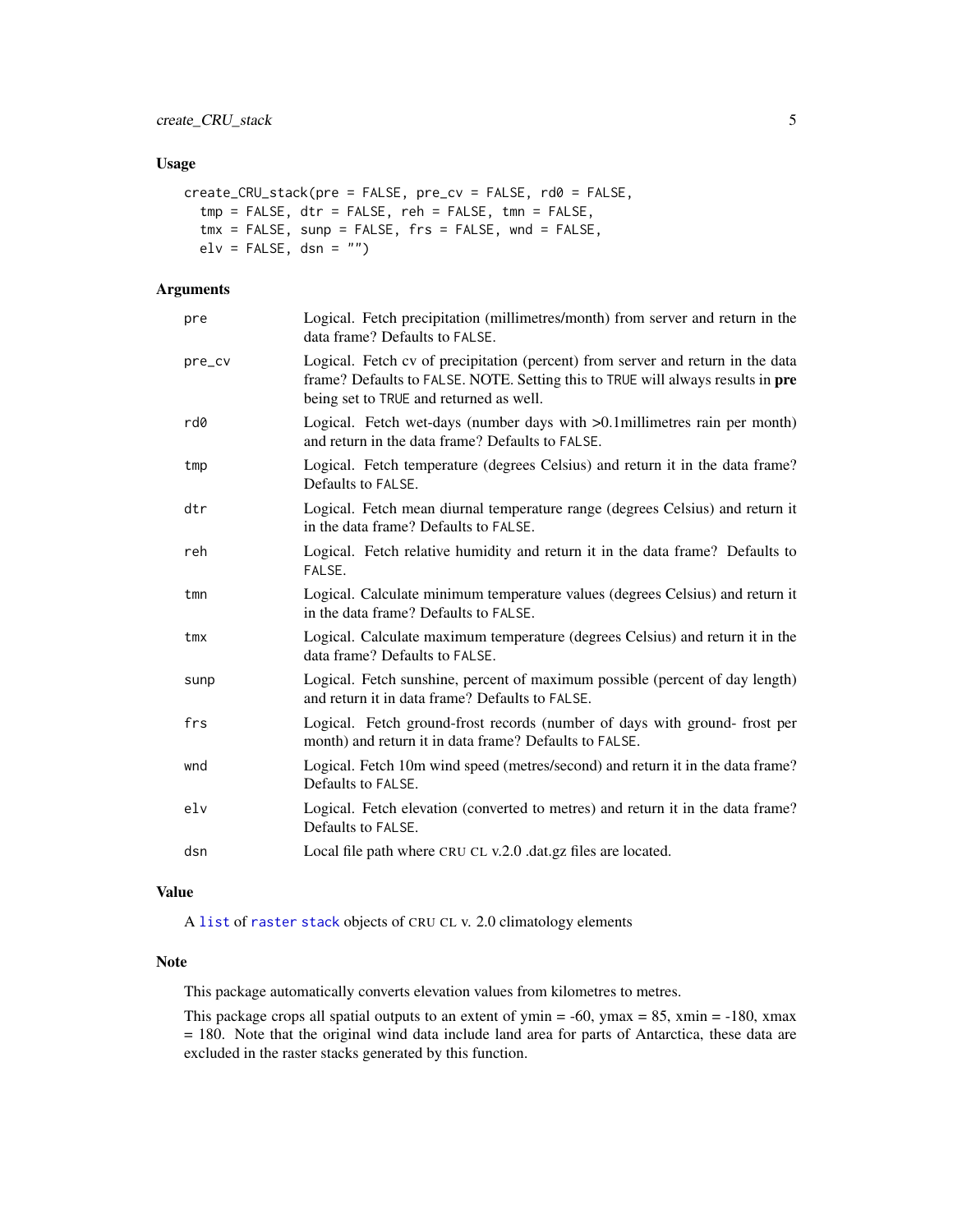#### <span id="page-5-0"></span>Author(s)

Adam H. Sparks, <adamhsparks@gmail.com>

#### See Also

[get\\_CRU\\_stack](#page-8-1)

#### Examples

```
# Create a raster stack of temperature from tmp
# files in the tempdir() directory.
download.file(
 url = "https://crudata.uea.ac.uk/cru/data/hrg/tmc/grid_10min_tmp.dat.gz",
 destfile = file.path(tempdir(), "grid_10min_tmp.dat.gz")
)
CRU_tmp <- create_CRU_stack(tmp = TRUE, dsn = tempdir())
CRU_tmp
```
getCRUCLdata *getCRUCLdata: Download and Create a Data Frame or Raster Stack Object of CRU CL v. 2.0 Climatology Variables*

#### Description

The getCRUCLdata package provides functions that automate downloading and importing CRU CL v. 2.0 climatology data, facilitates the calculation of minimum temperature and maximum temperature, converts elevation from kilometres to metres and formats the data into a tidy data frame or a list of [stack](#page-0-0) objects for use. CRU CL v. 2.0 data are a gridded climatology of 1961-1990 monthly means released in 2002 and cover all land areas (excluding Antarctica) at 10 arcminutes (0.1666667 degree) resolution. For more information see the description of the data provided by the University of East Anglia Climate Research Unit (CRU), [https://crudata.uea.ac.uk/cru/data/hrg/tmc/](https://crudata.uea.ac.uk/cru/data/hrg/tmc/readme.txt) [readme.txt](https://crudata.uea.ac.uk/cru/data/hrg/tmc/readme.txt).

#### Author(s)

Adam H. Sparks, <adamhsparks@gmail.com>

#### References

<https://crudata.uea.ac.uk/cru/data/hrg/tmc/>

New, M., Lister, D., Hulme, M. and Makin, I., 2002: A high-resolution data set of surface climate over global land areas. *Climate Research* 21:1-25 [\(abstract,](https://crudata.uea.ac.uk/cru/data/hrg/tmc/) [paper\)](http://www.int-res.com/articles/cr2002/21/c021p001.pdf)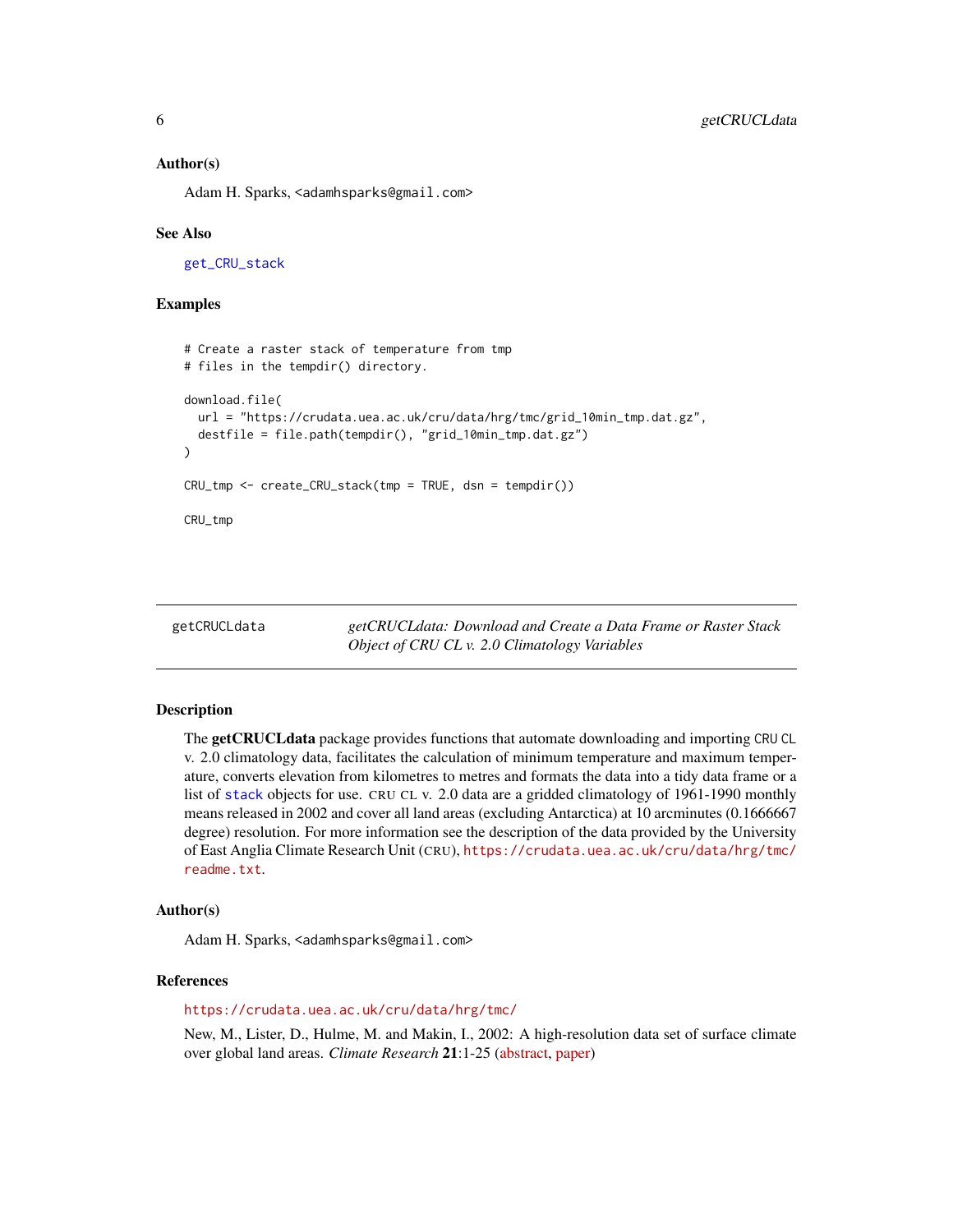#### <span id="page-6-0"></span> $get\_CRU\_df$  7

#### See Also

[create\\_CRU\\_df](#page-1-1)

[create\\_CRU\\_stack](#page-3-1)

# Useful links:

- Development repository: <https://github.com/ropensci/getCRUCLdata>
- Static documentation: <https://docs.ropensci.org/getCRUCLdata/>
- Report bugs at: <https://github.com/ropensci/getCRUCLdata/issues>

<span id="page-6-1"></span>get\_CRU\_df *Download and Create a Tidy Data Frame of CRU CL v. 2.0 Climatology Variables*

#### Description

This function automates downloading and importing CRU CL v. 2.0 climatology data and creates a tidy data frame of the data. If requested, minimum and maximum temperature may also be automatically calculated as described in the data readme.txt file. Data may be cached for later use by this function, saving time downloading files in future use of the function.

Nomenclature and units from readme.txt:

pre precipitation (millimetres/month)

cv cv of precipitation (percent)

- rd0 wet-days (number days with >0.1mm rain per month)
- tmp mean temperature (degrees Celsius)
- dtr mean diurnal temperature range (degrees Celsius)

reh relative humidity (percent)

sunp sunshine (percent of maximum possible (percent of day length))

frs ground-frost (number of days with ground-frost per month)

wnd 10 metre windspeed (metres/second)

elv elevation (automatically converted to metres)

For more information see the description of the data provided by CRU, [https://crudata.uea.ac.](https://crudata.uea.ac.uk/cru/data/hrg/tmc/readme.txt) [uk/cru/data/hrg/tmc/readme.txt](https://crudata.uea.ac.uk/cru/data/hrg/tmc/readme.txt)

#### Usage

```
get_CRU_df(pre = FALSE, pre_cv = FALSE, rd0 = FALSE, tmp = FALSE,
  \text{dtr} = FALSE, reh = FALSE, tmn = FALSE, tmx = FALSE,
  sunp = FALSE, frs = FALSE, wnd = FALSE, elv = FALSE,
  cache = FALSE)
```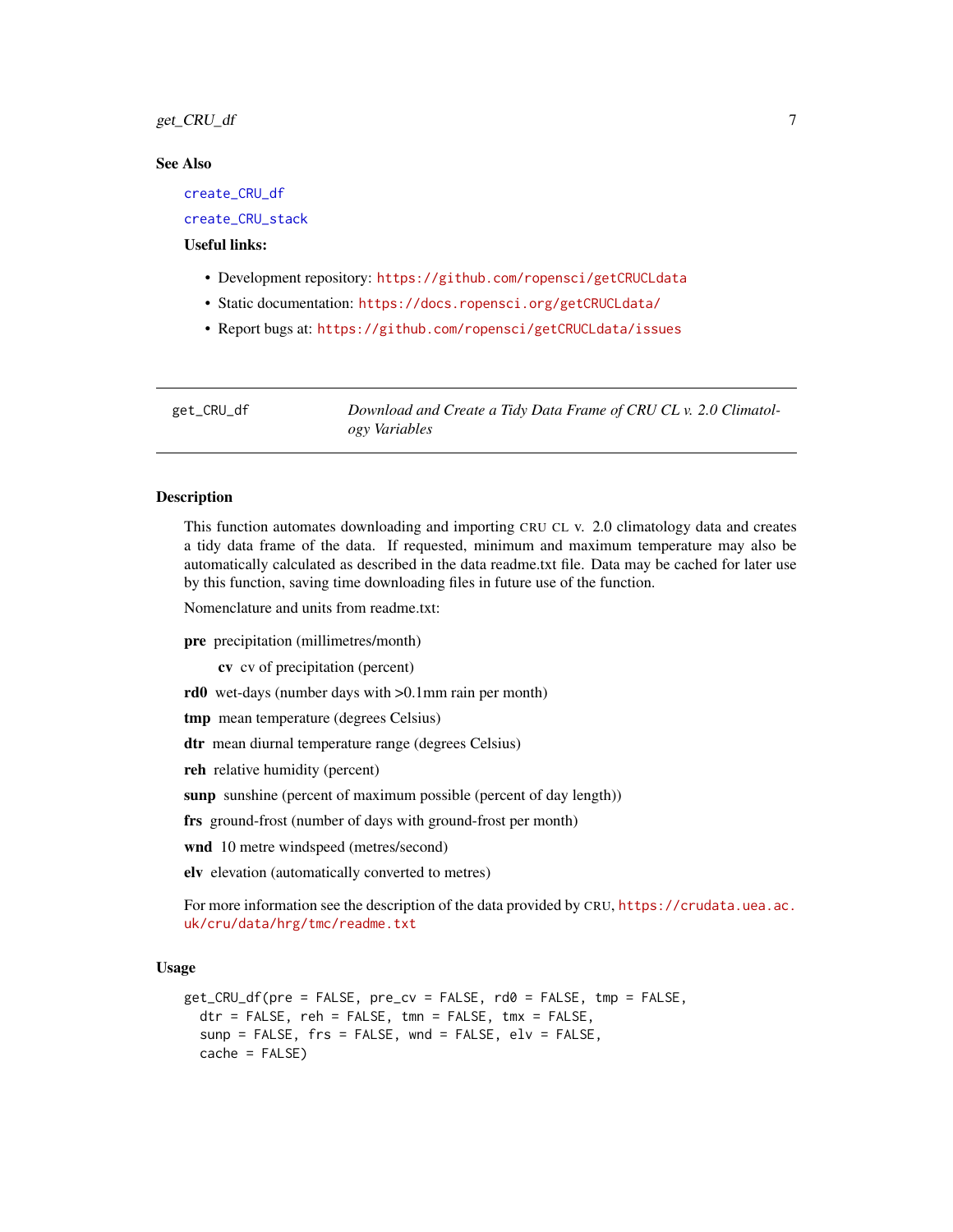# <span id="page-7-0"></span>Arguments

| pre             | Logical. Fetch precipitation (millimetres/month) from server and return in the<br>data frame? Defaults to FALSE.                                                                                                                                                               |
|-----------------|--------------------------------------------------------------------------------------------------------------------------------------------------------------------------------------------------------------------------------------------------------------------------------|
| pre_cv          | Logical. Fetch cv of precipitation (percent) from server and return in the data<br>frame? Defaults to FALSE. NOTE. Setting this to TRUE will always results in pre<br>being set to TRUE and returned as well.                                                                  |
| rd0             | Logical. Fetch wet-days (number days with >0.1millimetres rain per month)<br>and return in the data frame? Defaults to FALSE.                                                                                                                                                  |
| tmp             | Logical. Fetch temperature (degrees Celsius) and return it in the data frame?<br>Defaults to FALSE.                                                                                                                                                                            |
| dtr             | Logical. Fetch mean diurnal temperature range (degrees Celsius) and return it<br>in the data frame? Defaults to FALSE.                                                                                                                                                         |
| reh             | Logical. Fetch relative humidity and return it in the data frame? Defaults to<br>FALSE.                                                                                                                                                                                        |
| tmn             | Logical. Calculate minimum temperature values (degrees Celsius) and return it<br>in the data frame? Defaults to FALSE.                                                                                                                                                         |
| tmx             | Logical. Calculate maximum temperature (degrees Celsius) and return it in the<br>data frame? Defaults to FALSE.                                                                                                                                                                |
| sunp            | Logical. Fetch sunshine, percent of maximum possible (percent of day length)<br>and return it in data frame? Defaults to FALSE.                                                                                                                                                |
| frs             | Logical. Fetch ground-frost records (number of days with ground-frost per<br>month) and return it in data frame? Defaults to FALSE.                                                                                                                                            |
| wnd             | Logical. Fetch 10m wind speed (metres/second) and return it in the data frame?<br>Defaults to FALSE.                                                                                                                                                                           |
| e <sub>1v</sub> | Logical. Fetch elevation (converted to metres) and return it in the data frame?<br>Defaults to FALSE.                                                                                                                                                                          |
| cache           | Logical. Store CRU CL v. 2.0 data files locally for later use? If FALSE, the<br>downloaded files are removed when R session is closed. To take advantage of<br>cached files in future sessions, use cache = TRUE after the initial download and<br>caching. Defaults to FALSE. |

# Value

A tidy data frame of CRU CL v. 2.0 climatology elements as a [tibble](#page-0-0) object

# Note

This package automatically converts elevation values from kilometres to metres.

# Author(s)

Adam H. Sparks, <adamhsparks@gmail.com>

# See Also

[create\\_CRU\\_stack](#page-3-1) [manage\\_cache](#page-10-1)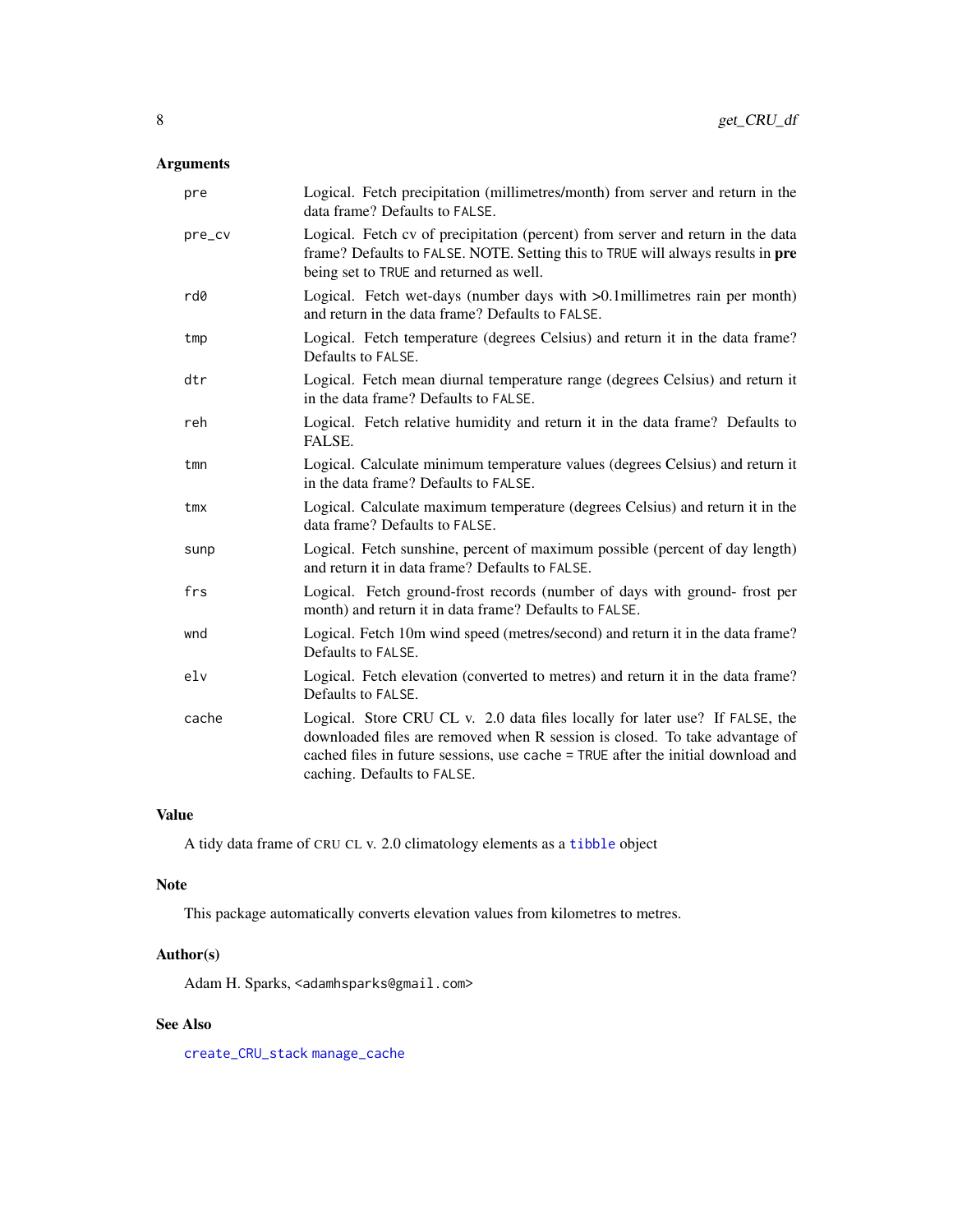# <span id="page-8-0"></span>get\_CRU\_stack 9

#### Examples

```
# Download data and create a data frame of precipitation and temperature
# without caching the data files
CRU_pre_tmp <- get_CRU_df(pre = TRUE, tmp = TRUE)
head(CRU_pre_tmp)
library(tibble)
CRU_pre_tmp
```
<span id="page-8-1"></span>get\_CRU\_stack *Download and Create a List of Raster Stack Objects From CRU CL v. 2.0 Climatology Variables*

#### **Description**

This function automates downloading and importing CRU CL v. 2.0 climatology data into **R** and creates a list of raster stacks of the data. If requested, minimum and maximum temperature may also be automatically calculated as described in the data readme.txt file. Data may be cached for later use by this function, saving time downloading files in future use of the function.

Nomenclature and units from readme.txt:

pre precipitation (millimetres/month)

cv cv of precipitation (percent)

rd0 wet-days (number days with >0.1mm rain per month)

tmp mean temperature (degrees Celsius)

dtr mean diurnal temperature range (degrees Celsius)

reh relative humidity (percent)

sunp sunshine (percent of maximum possible (percent of day length))

frs ground-frost (number of days with ground-frost per month)

wnd 10 metre windspeed (metres/second)

elv elevation (automatically converted to metres)

For more information see the description of the data provided by CRU, [https://crudata.uea.](https://crudata.uea.ac.uk/cru/data/hrg/tmc/readme.txt) [ac.uk/cru/data/hrg/tmc/readme.txt](https://crudata.uea.ac.uk/cru/data/hrg/tmc/readme.txt)

#### Usage

```
get_CRU_stack(pre = FALSE, pre_cv = FALSE, rd0 = FALSE,
  tmp = FALSE, dt = FALSE, reh = FALSE, tmn = FALSE,tmx = FALSE, supp = FALSE, frs = FALSE, wnd = FALSE,
 e1v = FALKSE, cache = FALKSE)
```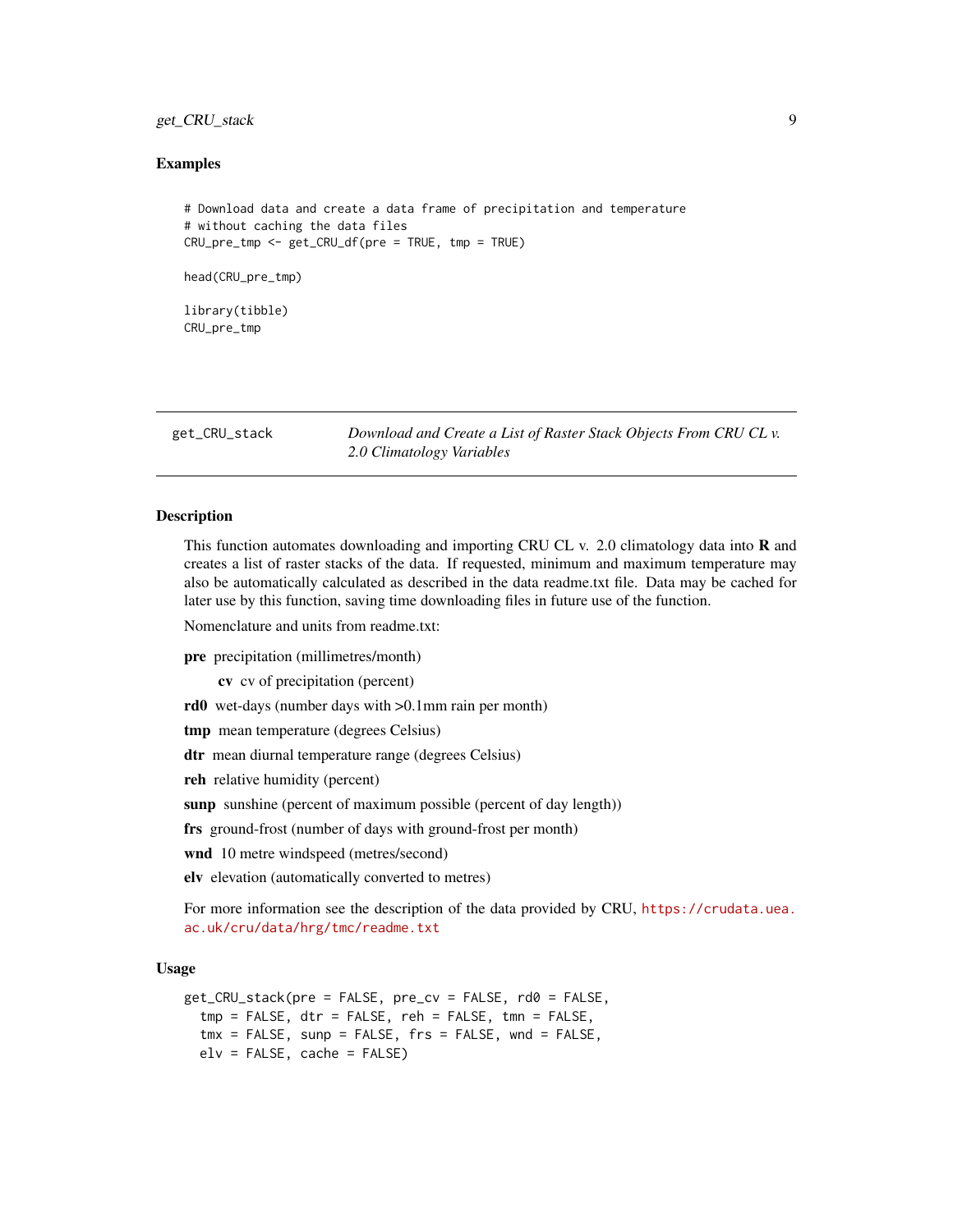# <span id="page-9-0"></span>Arguments

| pre    | Logical. Fetch precipitation (millimetres/month) from server and return in the<br>data frame? Defaults to FALSE.                                                                                                                                                               |
|--------|--------------------------------------------------------------------------------------------------------------------------------------------------------------------------------------------------------------------------------------------------------------------------------|
| pre_cv | Logical. Fetch cv of precipitation (percent) from server and return in the data<br>frame? Defaults to FALSE. NOTE. Setting this to TRUE will always results in pre<br>being set to TRUE and returned as well.                                                                  |
| rd0    | Logical. Fetch wet-days (number days with >0.1 millimetres rain per month)<br>and return in the data frame? Defaults to FALSE.                                                                                                                                                 |
| tmp    | Logical. Fetch temperature (degrees Celsius) and return it in the data frame?<br>Defaults to FALSE.                                                                                                                                                                            |
| dtr    | Logical. Fetch mean diurnal temperature range (degrees Celsius) and return it<br>in the data frame? Defaults to FALSE.                                                                                                                                                         |
| reh    | Logical. Fetch relative humidity and return it in the data frame? Defaults to<br>FALSE.                                                                                                                                                                                        |
| tmn    | Logical. Calculate minimum temperature values (degrees Celsius) and return it<br>in the data frame? Defaults to FALSE.                                                                                                                                                         |
| tmx    | Logical. Calculate maximum temperature (degrees Celsius) and return it in the<br>data frame? Defaults to FALSE.                                                                                                                                                                |
| sunp   | Logical. Fetch sunshine, percent of maximum possible (percent of day length)<br>and return it in data frame? Defaults to FALSE.                                                                                                                                                |
| frs    | Logical. Fetch ground-frost records (number of days with ground-frost per<br>month) and return it in data frame? Defaults to FALSE.                                                                                                                                            |
| wnd    | Logical. Fetch 10m wind speed (metres/second) and return it in the data frame?<br>Defaults to FALSE.                                                                                                                                                                           |
| e1v    | Logical. Fetch elevation (converted to metres) and return it in the data frame?<br>Defaults to FALSE.                                                                                                                                                                          |
| cache  | Logical. Store CRU CL v. 2.0 data files locally for later use? If FALSE, the<br>downloaded files are removed when R session is closed. To take advantage of<br>cached files in future sessions, use cache = TRUE after the initial download and<br>caching. Defaults to FALSE. |

# Value

A [list](#page-0-0) of [raster](#page-0-0) [stack](#page-0-0) objects of CRU CL v. 2.0 climatology elements

#### Note

This package automatically converts elevation values from kilometres to metres.

This package crops all spatial outputs to an extent of ymin =  $-60$ , ymax = 85, xmin =  $-180$ , xmax = 180. Note that the original wind data include land area for parts of Antarctica, these data are excluded in the raster stacks generated by this function.

# Author(s)

Adam H. Sparks, <adamhsparks@gmail.com>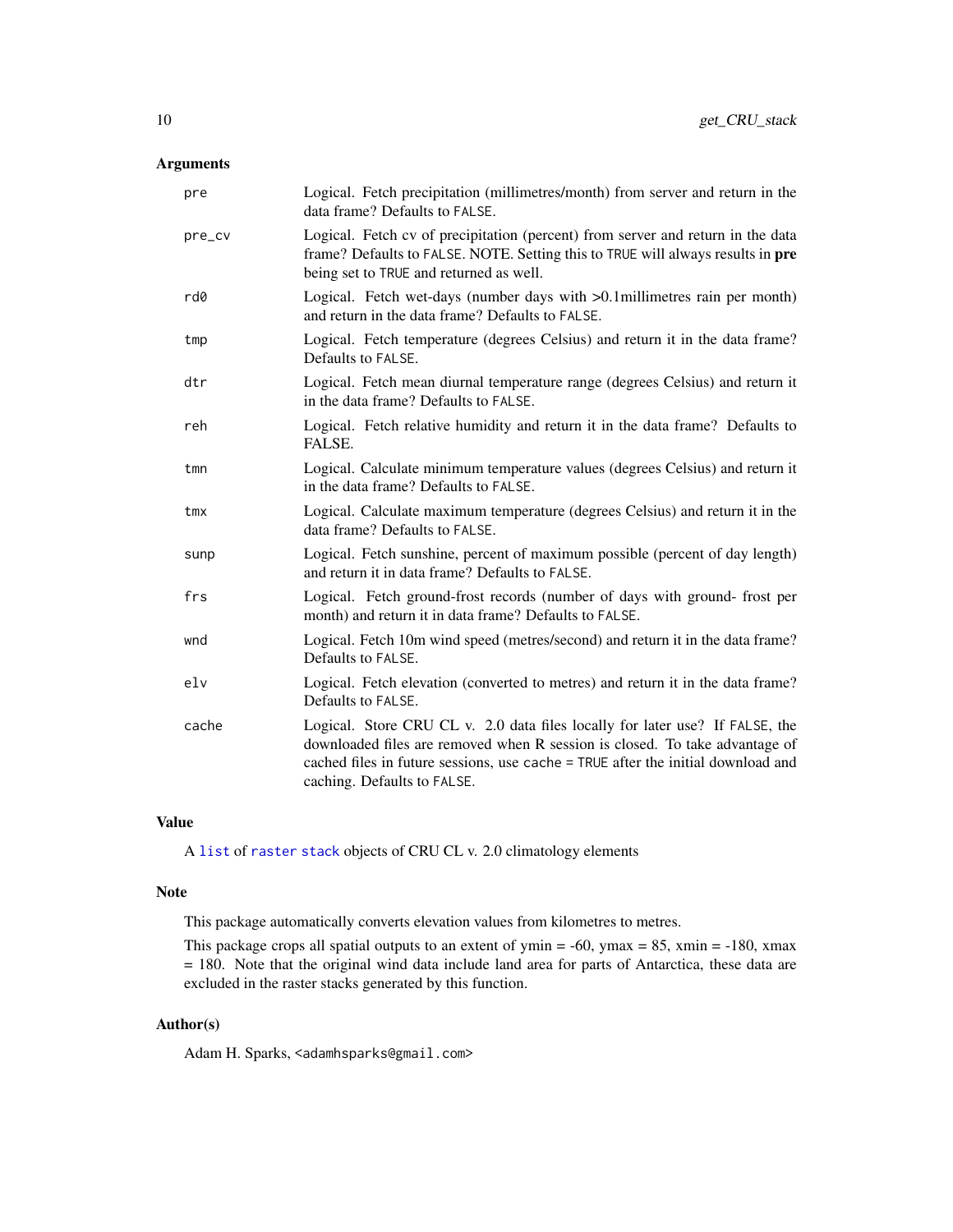# <span id="page-10-0"></span>manage\_cache 11

# See Also

[create\\_CRU\\_stack](#page-3-1) [manage\\_cache](#page-10-1)

#### Examples

```
# Download data and create a raster stack of precipitation and temperature
# without caching the data files
CRU_pre_tmp <- get_CRU_stack(pre = TRUE, tmp = TRUE)
```
CRU\_pre\_tmp

<span id="page-10-1"></span>manage\_cache *Manage locally cached CRU CL v. 2.0 files*

#### Description

Manage cached getCRUCLdata files with hoardr

#### Details

The default cache directory is file.path(rappdirs::user\_cache\_dir(),"R/getCRUCLdata"), but you can set your own path using manage\_cache\$cache\_path\_set()

manage\_cache\$cache\_delete only accepts one file name, while manage\_cache\$cache\_delete\_all does not accept any names, but deletes all files. For deleting many specific files, use manage\_cache\$cache\_delete in an [lapply\(](#page-0-0)) type call.

#### Useful user functions

- manage\_cache\$cache\_path\_get() get cache path
- manage\_cache\$cache\_path\_set() set cache path
- manage\_cache\$list() returns a character vector of full path file names
- manage\_cache\$files() returns file objects with metadata
- manage\_cache\$details() returns files with details
- manage\_cache\$delete() delete specific files
- manage\_cache\$delete\_all() delete all files, returns nothing

#### Author(s)

Adam H. Sparks, <adamhsparks@gmail.com>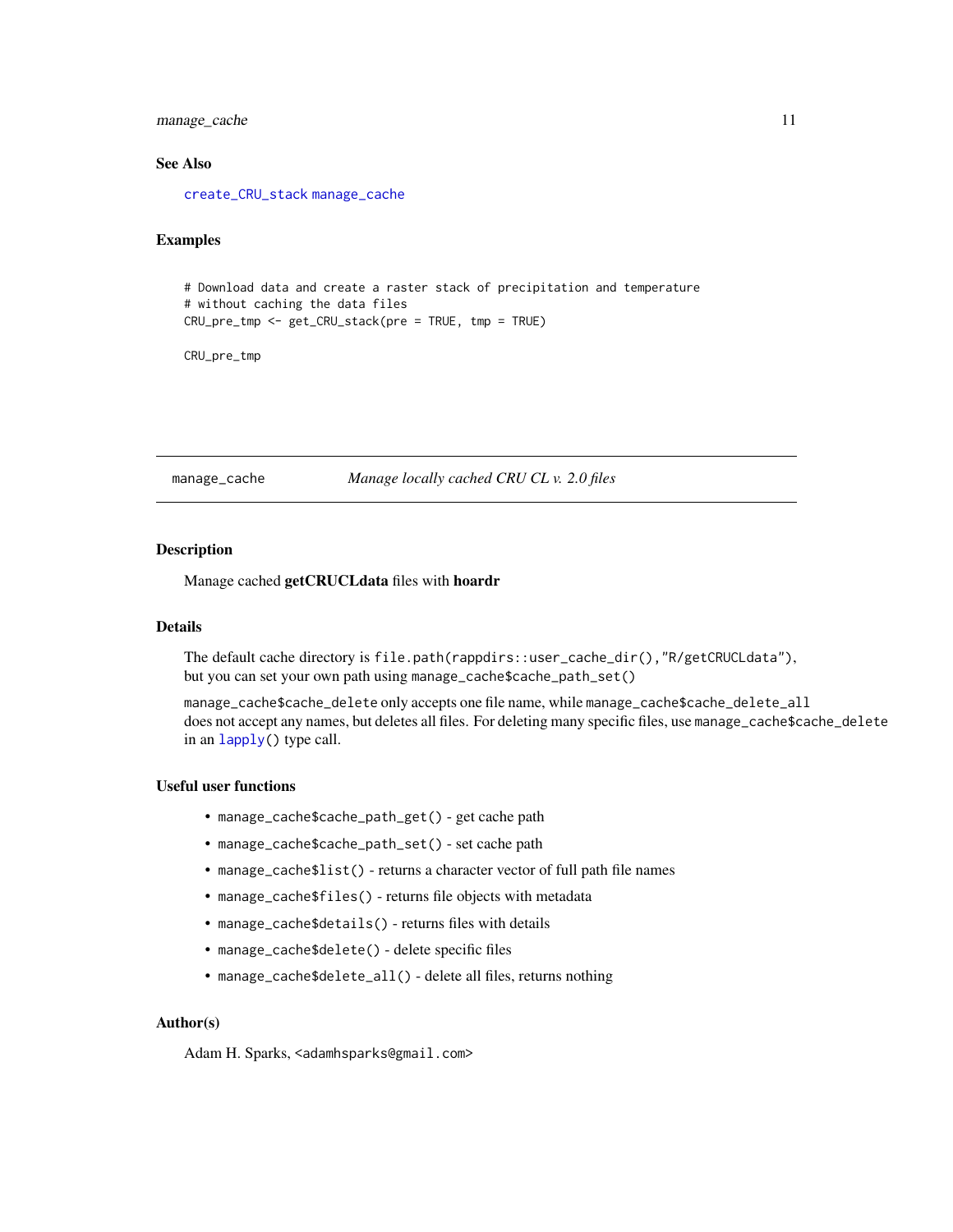# Examples

## Not run:

# list files in cache manage\_cache\$list()

```
# delete certain database files
manage_cache$delete("file path")
manage_cache$list()
```

```
# delete all files in cache
manage_cache$delete_all()
manage_cache$list()
```

```
# set a different cache path from the default
manage_cache$cache_path_set("~/tmp")
```
## End(Not run)